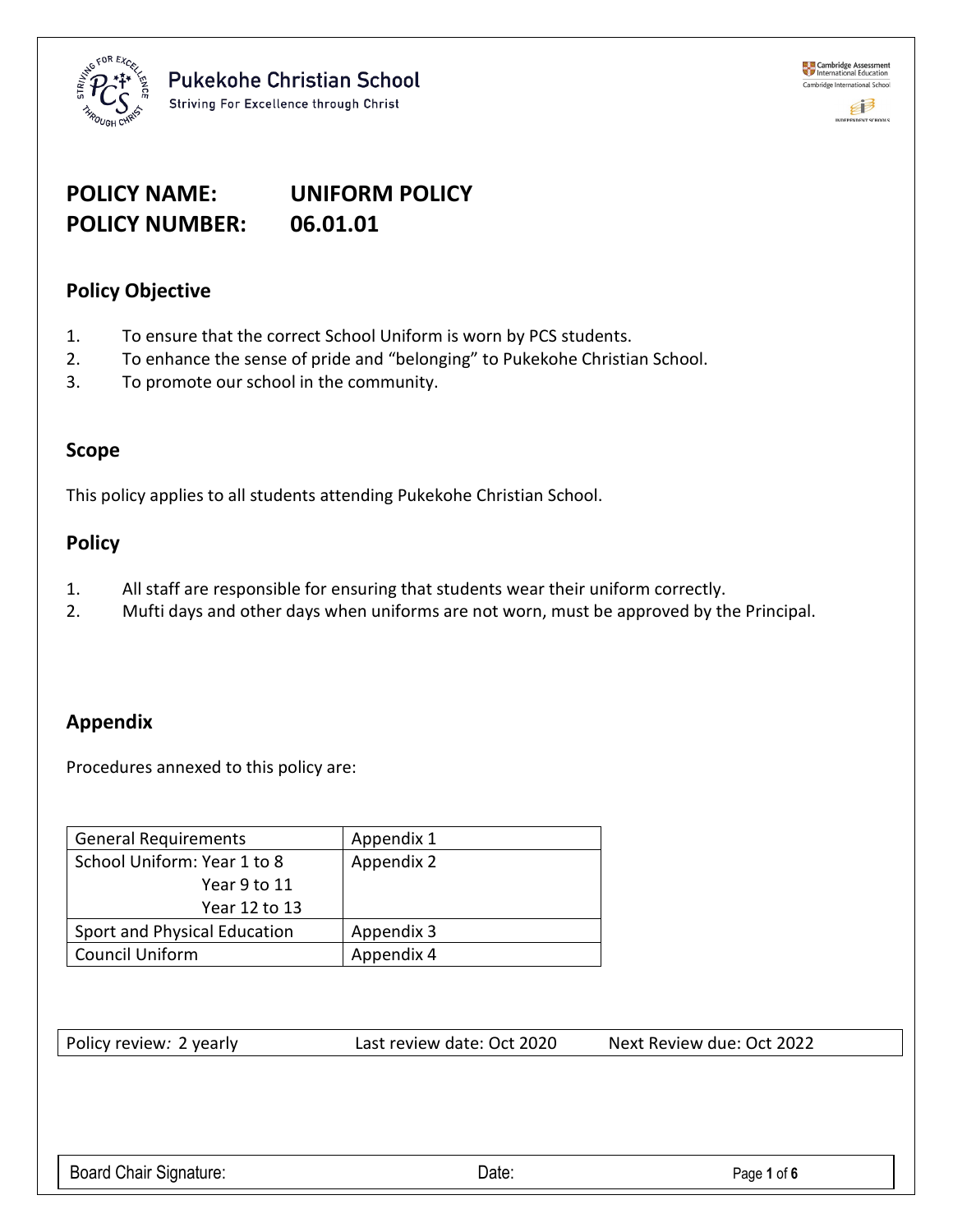

# **General requirements**

#### **Girls**

- 1.1 The following jewellery may be worn:
	- Maximum of one small ear studs/sleepers per ear in the lobe only. A coloured stone is acceptable.
	- One discrete necklace of a Christian nature.
	- A wristwatch (no smart watches).
	- A recognised 'medic alert' bracelet.
- 1.2 Nail polish shall only be clear/natural colour (French manicure allowed).
- 1.3 Any student with permanent tattoos must have them covered at all times.
- 1.4 Hair is to be kept clean and tidy at all times and out of the eyes. Long hair (below the shoulders should be tied back). Only natural colours allowed. Hair accessories must be in school colours (maroon, navy and/or white) or natural hair colours.
- 1.5 Senior girls are only allowed to wear minimum and natural looking make-up.
- 1.6 No other body piercing or tattoos to be allowed.

#### **Boys**

- 1.7 A recognised 'medic alert' bracelet allowed. No piercings allowed.
- 1.8 Hair must be kept clean and tidy and of a natural colour. If hair is shoulder length or the fringe is long it should be tied back at all times and out of the eyes.
- 1.9 Facial hair must be kept shaven.
- 1.10 Any permanent tattoos must be covered at all times.
- 1.11 A wristwatch is allowed (no smart watches)
- 1.12 One discrete necklace of a Christian nature.

#### **General**

- 2. The PCS hat/cap must be worn during Term 1 and 4 by Year 1-8 students.
- 3. All additional ear piercings that cannot be removed must be covered by a skin coloured plaster.
- 4. No rings may be worn.
- **NB: Jewellery is worn at the owners' risk and Pukekohe Christian School takes no responsibility for any loss or damage.**

Cambridge Assessment

印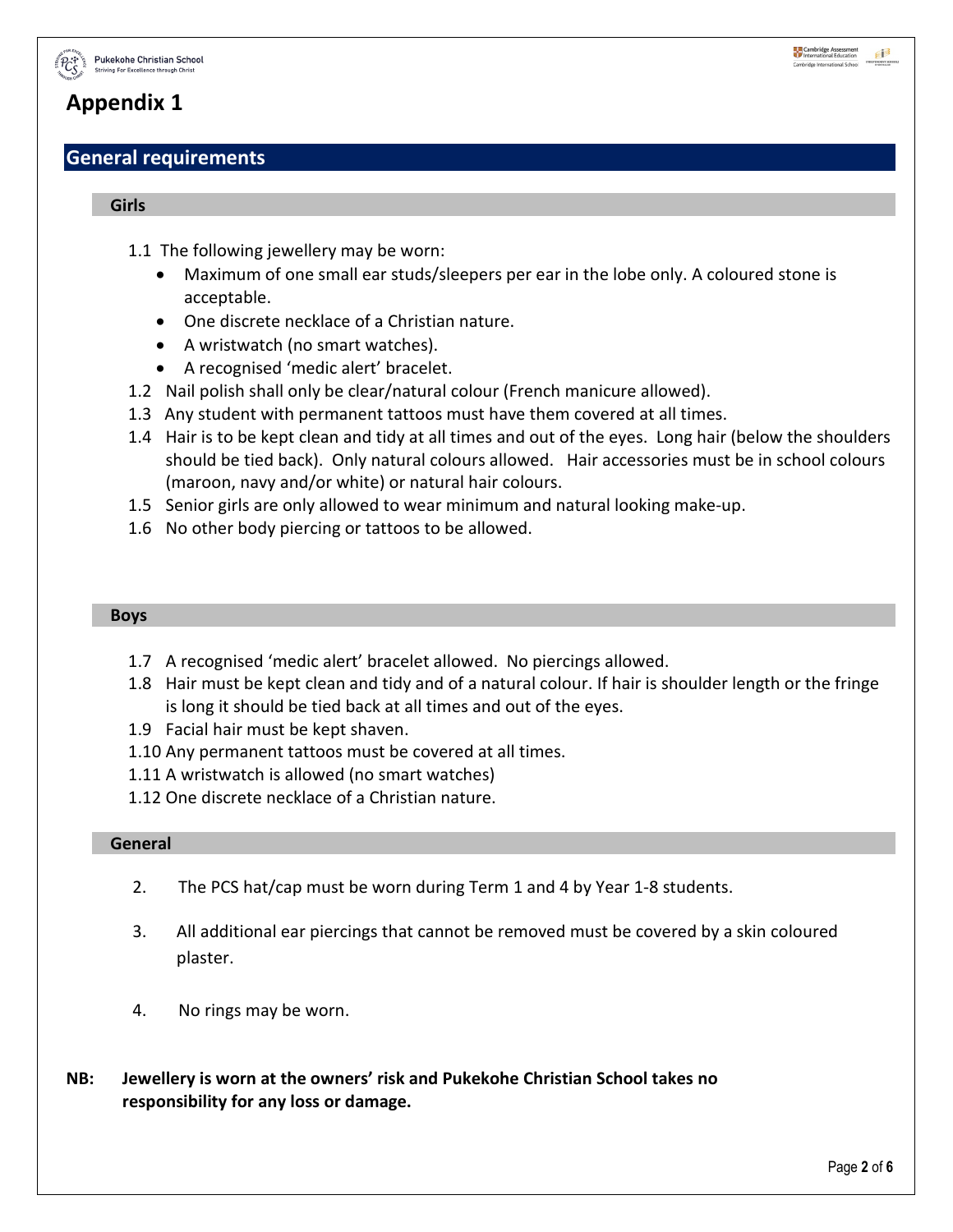

# **School Uniform**

# **1. YEAR 1 TO 8 - PRIMARY AND INTERMEDIATE**

## **Girls Uniform:**

## Purchase from Uniform shop:

- Maroon polo shirt with PCS logo
- Maroon polar fleece sweatshirt with PCS logo
- Choice of the following: Navy skort
	- Navy trousers Navy bootlegs
- Navy PCS cap or hat
- Navy scarf
- White or navy socks, or navy tights
- Navy rain jacket



Sandals Shoes

#### Purchase from elsewhere:

- Black sandals with heel straps (summer)
- Sensible black shoes (lace up or Velcro fastening no heels or High-Tops) (summer and winter)

#### **Boys Uniform:**

## Purchase from Uniform shop:

- Maroon polo shirt with PCS logo
- Maroon polar fleece sweatshirt with PCS logo
- Choice of the following: Navy shorts or Navy cargo pants
- Navy PCS cap or hat
- Navy scarf
- Navy short (crew) length socks
- Navy rain jacket



#### Purchase from elsewhere:

Sandals Shoes

- Black sandals with heel straps (summer)
- Black shoes (lace up or Velcro fastening no High-Tops) (summer/winter)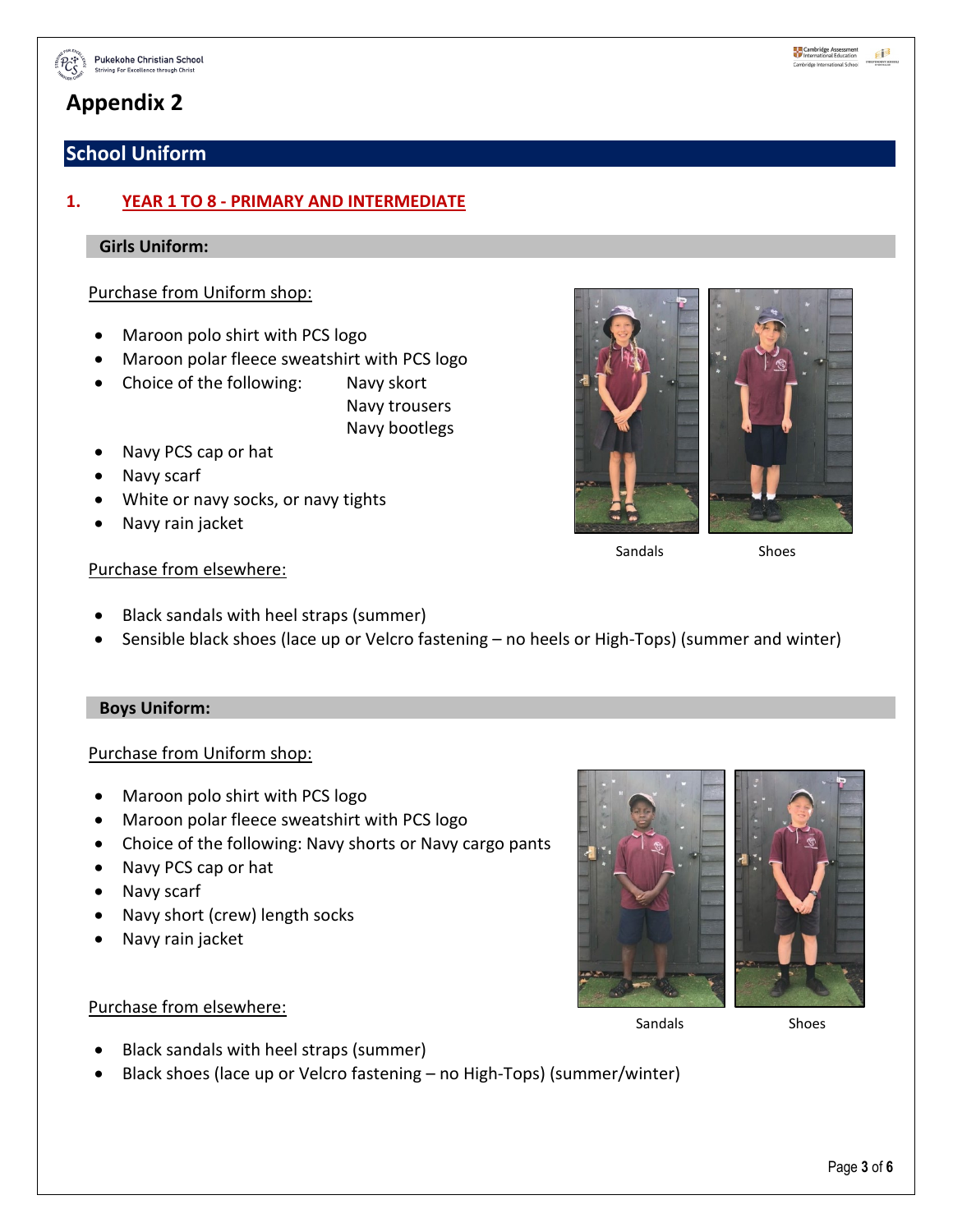

# **2. YEAR 9 TO 11 SENIOR SCHOOL**

## **Girls Uniform**

## Purchase from Uniform shop:

- White blouse with PCS logo (short or long sleeved)
- Maroon V-neck jumper with PCS logo
- Pleated knee-length Tartan skirt
- Navy stockings (with no visible holes) or white ankle socks
- Navy scarf
- Navy rain jacket
- Navy trousers

#### Purchase from elsewhere:

- Black sandals with heel straps
- Plain, sensible black shoes (no heels or High-Tops)

#### **Boys Uniform**

# Purchase from Uniform shop:

- Navy polo shirt with white tip and PCS logo
- Maroon V-neck sweater with PCS logo
- Navy shorts
- Navy trousers
- Navy short (crew) socks (to be worn with shorts)
- Navy Scarf
- Navy rain jacket

## Purchase from elsewhere:

- Black sandals with heel straps (summer)
- Black shoes (lace ups or Velcro fastenings No High-Tops) (summer/winter)



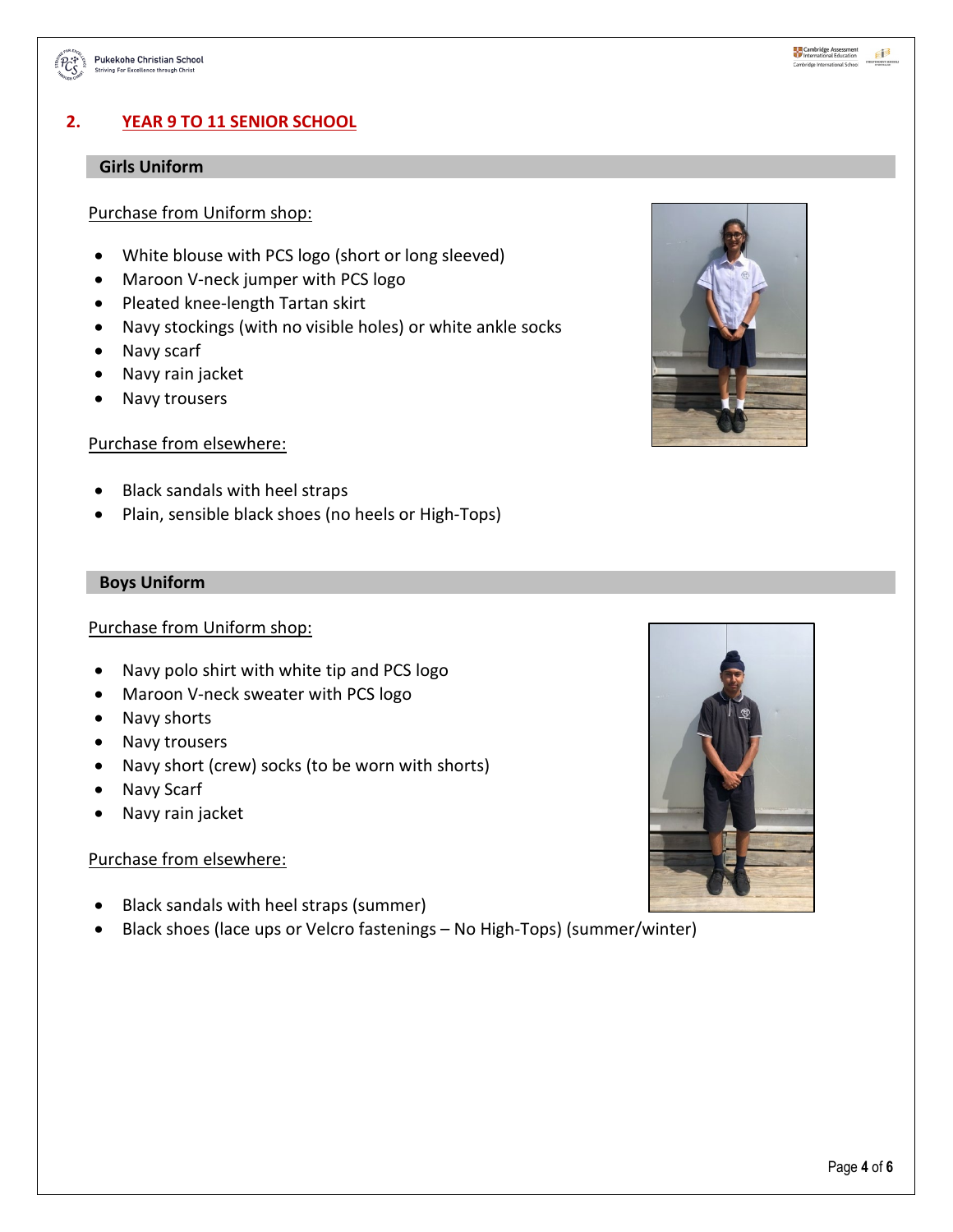

# **3. YEAR 12-13 - DRESS CODE**

#### **Girls Uniform**

#### Purchase from Uniform shop:

- White blouse with PCS logo (short or long sleeved)
- Straight navy skirt
- Maroon V-neck jumper with PCS logo
- Navy Blazer with PCS logo
- Navy stockings (with no visible holes) or white ankle socks
- Navy scarf
- Navy tie, compulsory in terms 2 and 3
- Navy rain jacket
- Navy trousers

#### Purchase from elsewhere:

- Black sandals with heel straps (no heels) (summer)
- Plain, sensible black shoes (no heels or High-Tops) (summer/winter)



With Navy tie instead of maroon

#### **Boys Uniform**

#### Purchase from Uniform shop:

- White Shirt short or long sleeved with PCS logo
- Maroon V-neck sweater with PCS logo
- Navy tie, compulsory in terms 2 and 3
- Navy shorts
- Navy trousers
- Navy short (crew) socks (to be worn with shorts)
- Navy Scarf
- Navy Blazer with PCS logo
- Navy rain jacket

#### Purchase from elsewhere:

- Black sandals with heel straps (summer)
- Black shoes (lace ups or Velcro fastenings No High-Tops) (summer/winter)